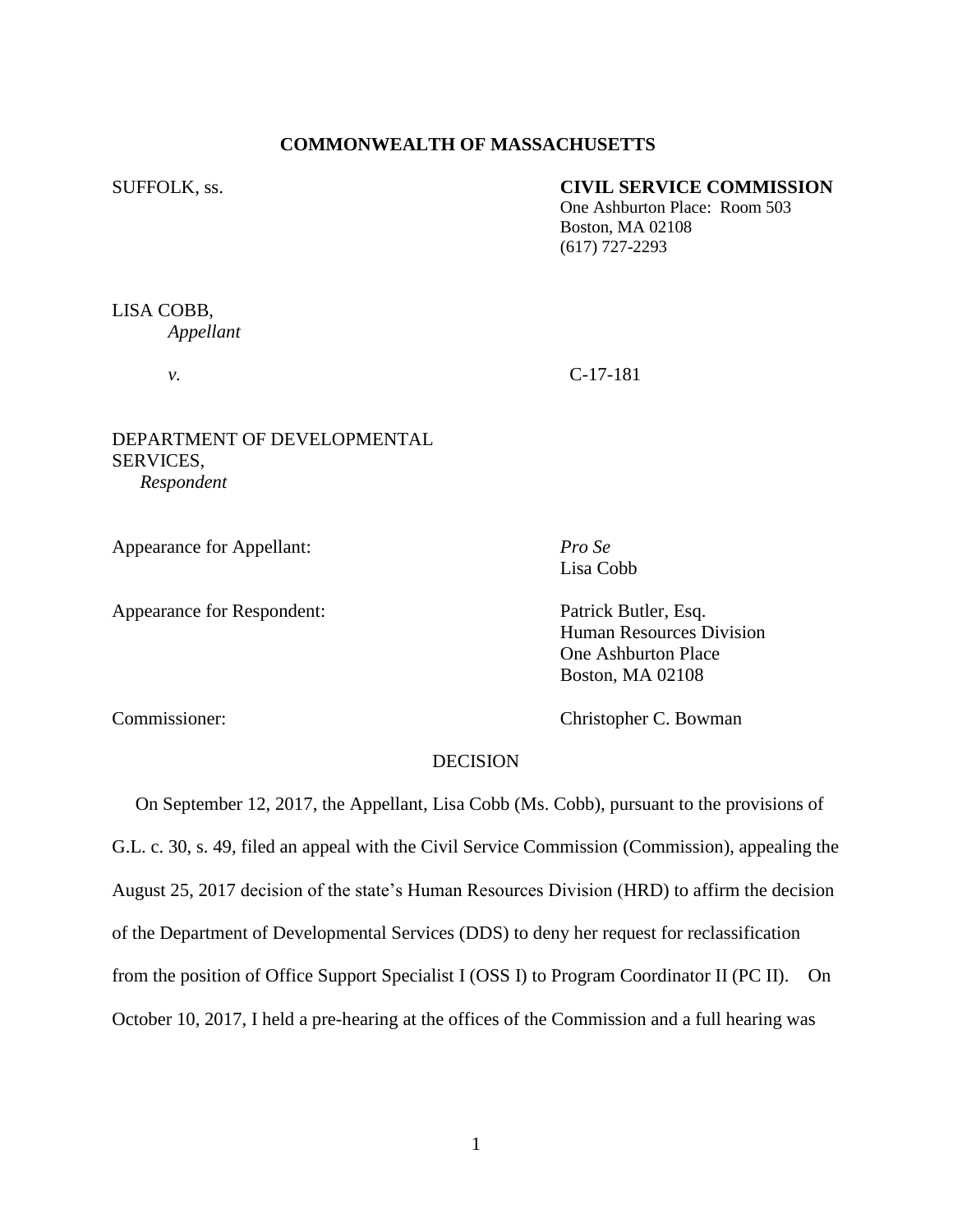held at the same location on November 27, 2017<sup>1</sup>. The hearing was digitally recorded and one CD was made of the hearing. $2$ 

#### **FINDINGS OF FACT:**

 I entered seven (7) DDS exhibits (1-7) and seven (7) Appellant Exhibits (A-G). Ms. Cobb submitted multiple documents after the hearing which I have marked as Exhibit H. Based on the documents submitted into evidence and the testimony of:

## *Called by DDS:*

- Daniel Lunden, Regional Director, DDS;
- David Tranghese, Employment Services Manager; Executive Office of Health & Human Services (EOHHS);

# *Called by Ms. Cobb:*

- Dr. John Toomey, Medical Consult, DDS (Appellant's Supervisor)
- Lisa Cobb (Appellant);

and taking administrative notice of all matters filed in the case, and pertinent statutes,

regulations, policies, and reasonable inferences from the credible evidence, I make the following findings of fact:

1. Ms. Cobb currently serves as an OSS I. She is seeking to be reclassified to PC II (Stipulated Fact)

2. Employees in the OSS series: "perform administrative support functions such as preparing and analyzing correspondence, reports and other materials as needed; arrange meetings with

 $\overline{a}$ <sup>1</sup> The Standard Adjudicatory Rules of Practice and Procedure, 801 CMR  $\S$ § 1.00 (formal rules) apply to adjudications before the Commission with Chapter 31 or any Commission rules taking precedence.

 $2<sup>2</sup>$  If there is a judicial appeal of this decision, the plaintiff in the judicial appeal would be obligated to supply the court with a transcript of this hearing to the extent that he/she wishes to challenge the decision as unsupported by substantial evidence, arbitrary or capricious, or an abuse of discretion. In such cases, this CD should be used by the plaintiff in the judicial appeal to transcribe the recording into a written transcript.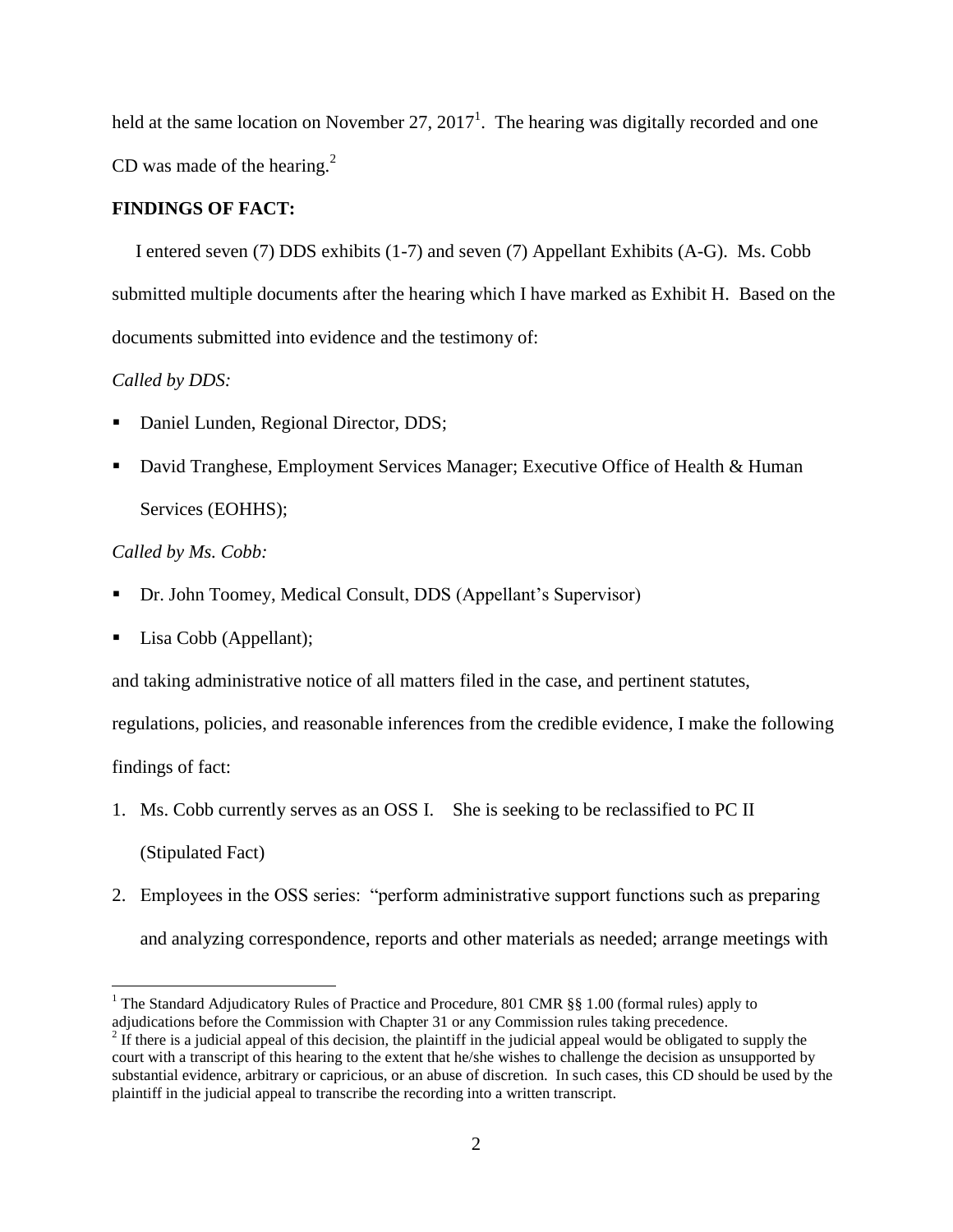internal and external contacts; respond to inquiries, assist in various office programs and perform related work as required." (Exhibit 2)

- 3. Common duties among all titles in the Program Coordinator (PC) series include data analysis and review, maintaining liaisons with private and public agencies, attending meetings and conferences, and preparing reports. (Exhibit 3, Pg. 1)
- 4. The additional duties of a PC II include providing job training and orientation, development and implementation of procedures, review of reports and memoranda, communication with agency managers and personnel for the purpose of program evaluation, and making recommended program changes based upon evaluation. (Exhibit 3, Pg. 2)
- 5. The PC II title is recognized as the "second-level supervisory job in the series." Incumbents in this title exercise direct supervision over 1-5 "professional personnel", and indirect supervision over 6-15 "professional, administrative, technical and/or other personnel". (Exhibit 3, Pg. 3)
- 6. HRD's job specifications establish as a minimum entrance requirement for a PC II, "at least (A) three years of full time, or equivalent part time, professional, administrative, or managerial experience in business administration, business management, or public administration the major duties of which involved program management, program administration, program coordination, program planning, and/or program analysis or (B) any equivalent combination of the required work experience and the (educational) substitutions … ". (Exhibit 3, Pg. 6)
- 7. HRD's job specifications permit the substitution of a bachelor's degree in "business administration, business management or public administration" for up to two years of the aforementioned three years' experience. A graduate degree in any of the aforementioned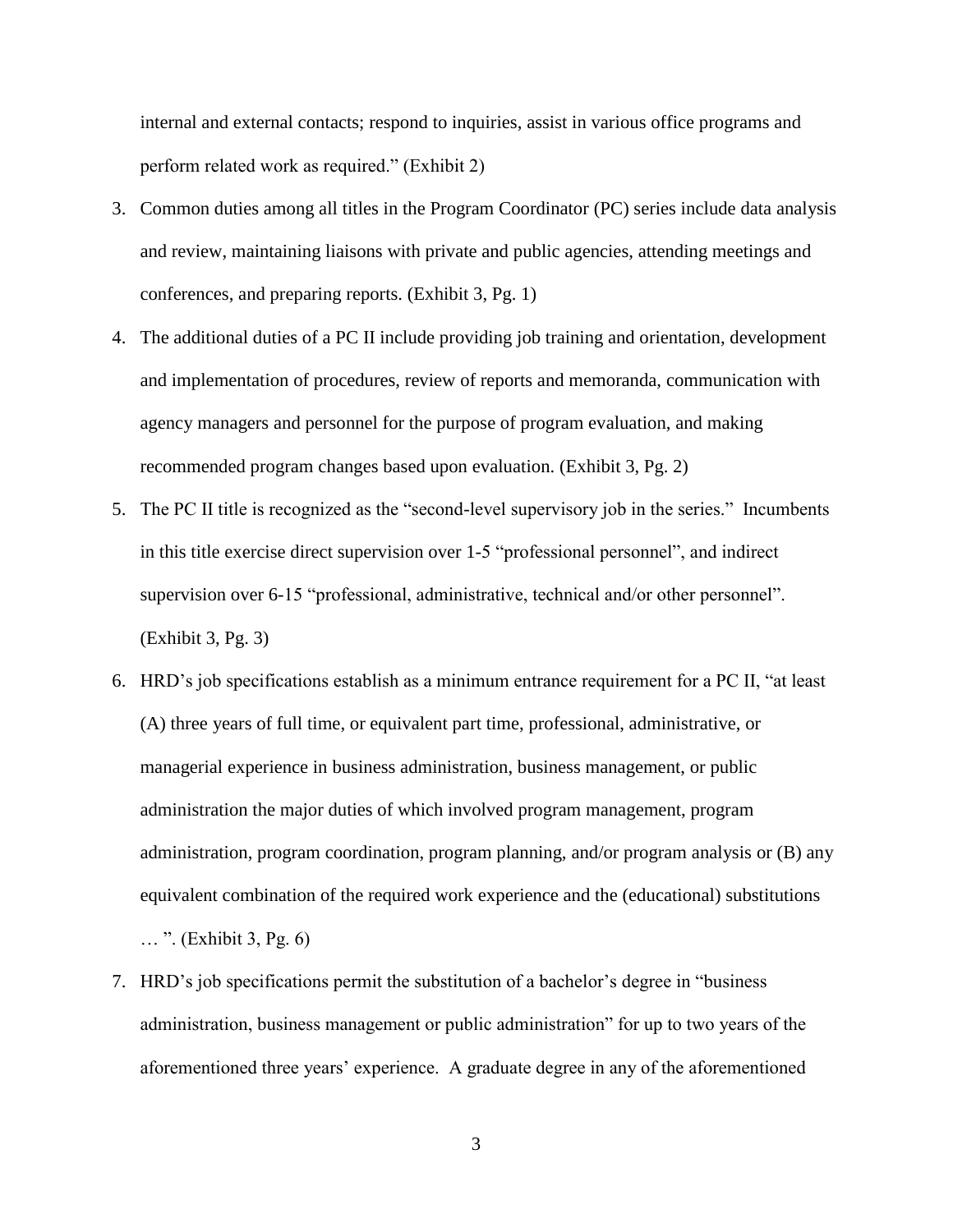majors may substitute for the required three years' experience. A bachelor's degree in a major other than the aforementioned majors may substitute for one year of the necessary experience. (Joint Exhibit 19, Pg. 6)

- 8. Ms. Cobb received an Associates degree in liberal arts from Assumption College. (Appellant Testimony)
- 9. Immediately prior to working for DDS, Ms. Cobb worked for a home staffing agency for two (2) years. Prior to that, Ms. Cobb worked as a paralegal for a law office for several years. (Appellant Testimony)
- 10. From 2013 to 2015, Ms. Cobb was employed by a temporary staffing agency and was assigned, through that agency, to DDS as a paralegal. Ms. Cobb was first assigned to the legal department full-time at DDS. After several months, because of funding issues, Ms. Cobb's hours in the legal department were reduced to fifteen (15) hours. At that point, Ms. Cobb was also assigned to assist Dr. John Toomey, the "Medical Consult" for DDS, allowing her to continue working a full-time schedule. (Appellant Testimony)
- 11. In 2015, DDS posted a full-time OSS I position within Dr. Toomey's office, which Ms. Cobb understood was done to facilitate her appointment. She was subsequently appointed by DDS as an OSS I. (Appellant Testimony)
- 12. On December 7, 2015, Ms. Cobb signed an OSS I "Form 30: Job Description" which outlined the duties and responsibilities of an OSS I, which included performing " … a wide range of administrative projects … obtain[ing] necessary paperwork, medical records, notes and pertinent information for various committee members in preparation for medical record reviews, etc. as needed." (Exhibit 1)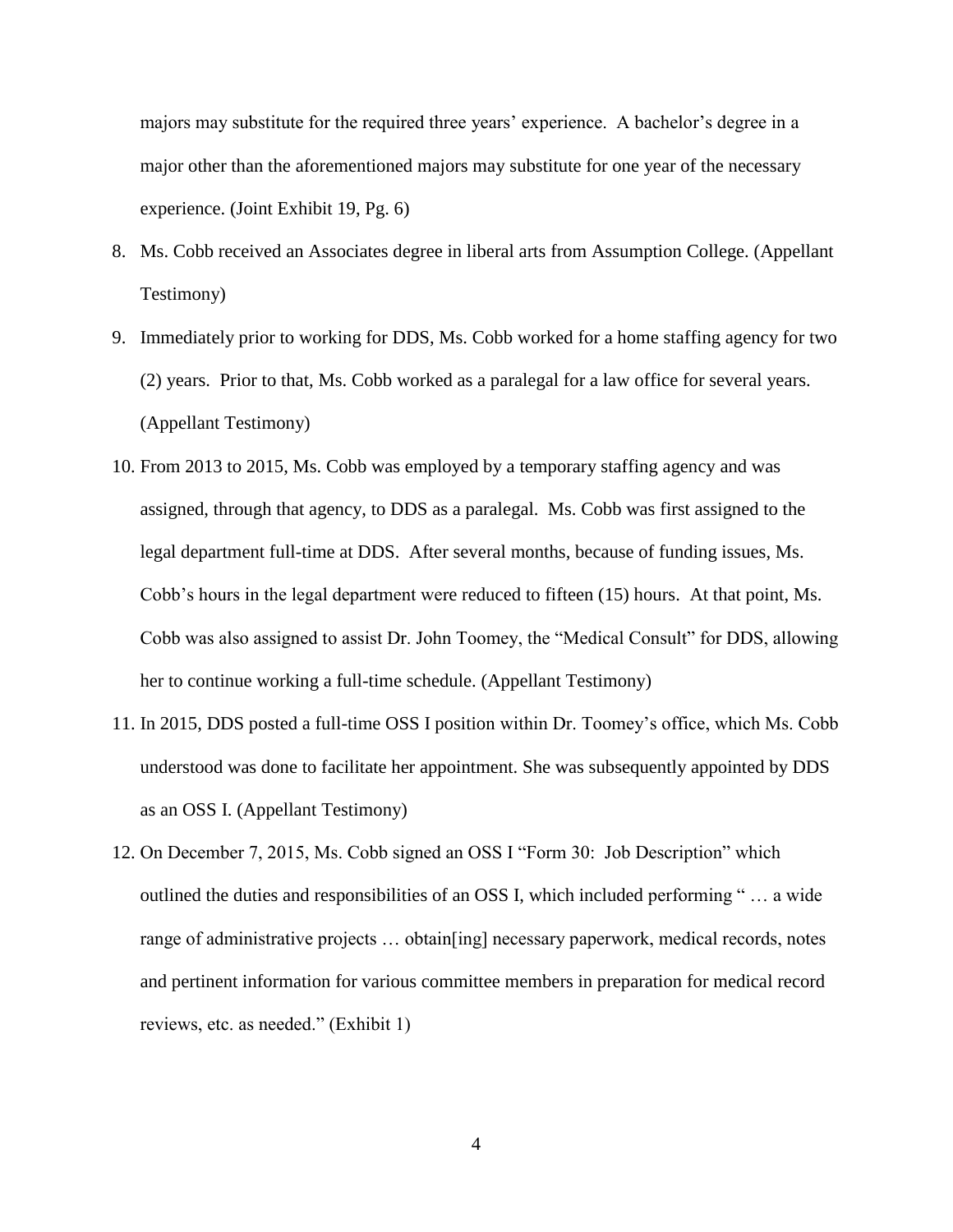- 13. Dr. Toomey is a doctor specializing in internal medicine and has worked for DDS for ten (10) years. At DDS, Dr. Toomey first served as the Medical Director at "Glavin Regional Center" which eventually closed. In 2013, he transitioned into the position of "Statewide Medical Consult" at DDS. He served in a similar capacity for DMH prior to working for DDS and, prior to that, he was an attending physician at UMASS Medical Center. In his current position at DDS, he is responsible for providing consultation / advice regarding DDS clients. For example, a DDS client may be receiving life-saving medical care in the intensive care unit of a hospital. Dr. Toomey may be informed of this by the legal or ethics office of DDS, leading to a consultation between Dr. Toomey and the physicians at the hospital who are providing care to the DDS client. (Dr. Toomey Testimony)
- 14. On average, Dr. Toomey receives twenty (20) to thirty (30) consult requests monthly. (Dr. Toomey Testimony)
- 15. The consultations take place in different forms depending on the circumstances and severity and time-sensitivity of the matter, including verbal, written, in-person, via phone, etc. (Dr. Toomey Testimony)
- 16. Ms. Cobb is often the first point of contact for non-acute consultation requests. (Dr. Toomey Testimony)
- 17. Ms. Cobb is responsible for providing the person making the inquiry with an overview of the services provided; walking through the various steps of the process; and letting the caller know what information must be provided as part of the consult process. (Dr. Toomey Testimony)
- 18. Ms. Cobb may also assist the caller with obtaining necessary medical documentation needed for the consult. (Dr. Toomey Testimony)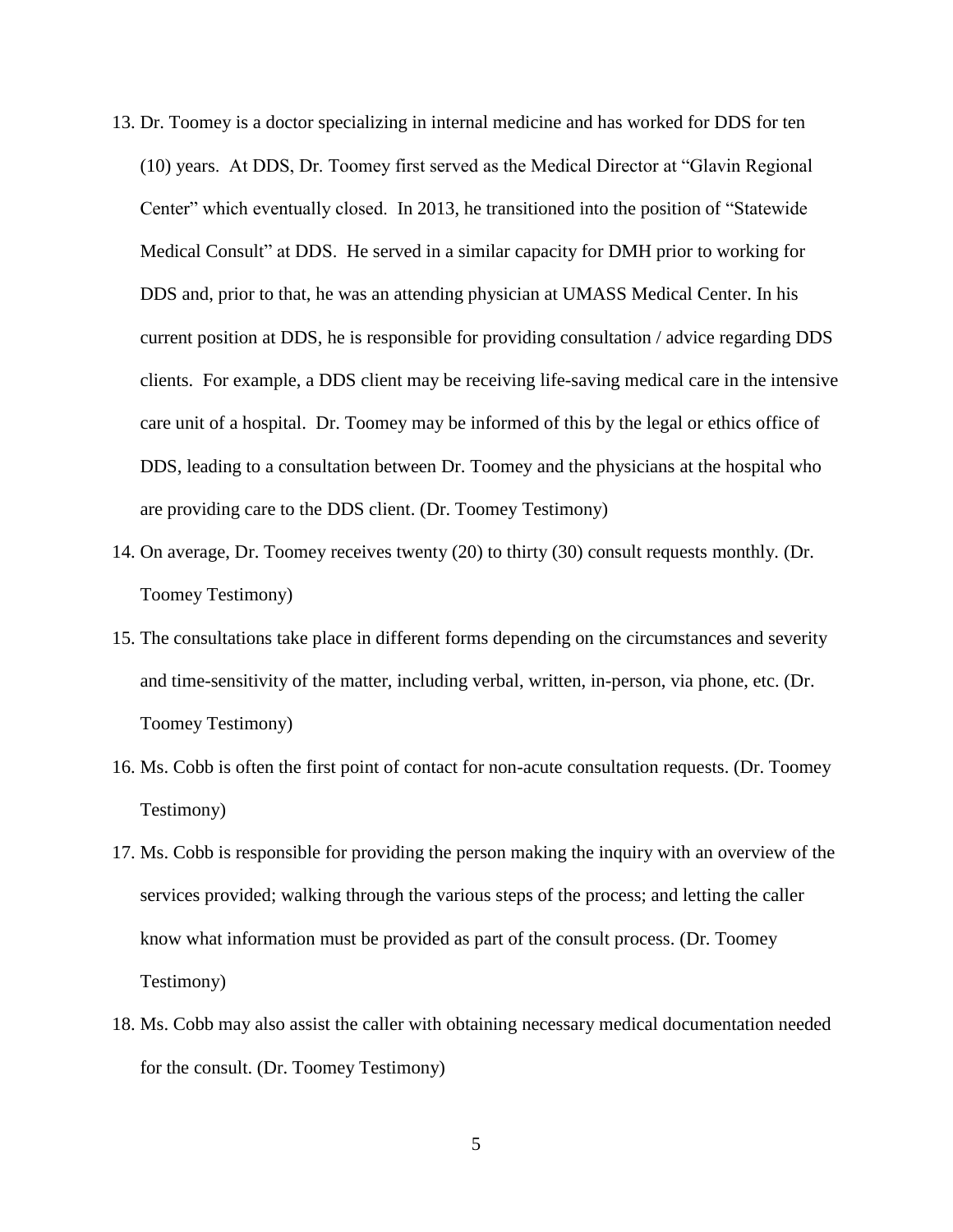- 19. Based on the information received, Ms. Cobb is responsible for informing Dr. Toomey if the inquiry deserves his immediate attention. (Dr. Toomey Testimony)
- 20. For non-acute matters that don't require an immediate response (i.e. immediate phone consultation), the next step in the consultation may be scheduling and holding a meeting and/or physical examination that needs to be coordinated with the DDS client, his/her guardian and medical professionals. (Dr. Toomey Testimony)
- 21. In cases that are "self-evident", Ms. Cobb may identify the individuals that would need to attend the meeting and/or examination. (Dr. Toomey Testimony)
- 22. In cases that are not self-evident, Dr. Toomey himself identifies the individuals that would need to participate in the consultation process. (Dr. Toomey Testimony)
- 23. Most acute, time-sensitive consults are handled directly by Dr. Toomey. (Dr. Toomey Testimony)
- 24. Ms. Cobb handles all matters related to the scheduling of the meetings and examinations. For non-acute consults that require a meeting or examination. (Dr. Toomey Testimony)
- 25. Ms. Cobb attends meetings with Dr. Toomey and ensures that the proper documentation is available for discussion. (Dr. Toomey and Appellant Testimony)
- 26. Dr. Toomey considers Ms. Cobb to be a "point person" in regard to the scheduling of a "lecture series" that he conducts with nurses and other staff members. (Dr. Toomey Testimony)
- 27. Ms. Cobb creates new folders for each new client on a shared directory and uses Word or Excel spreadsheets to keep track of client information. (Appellant Testimony)
- 28. Ms. Cobb does not supervise any employees. (Appellant Testimony)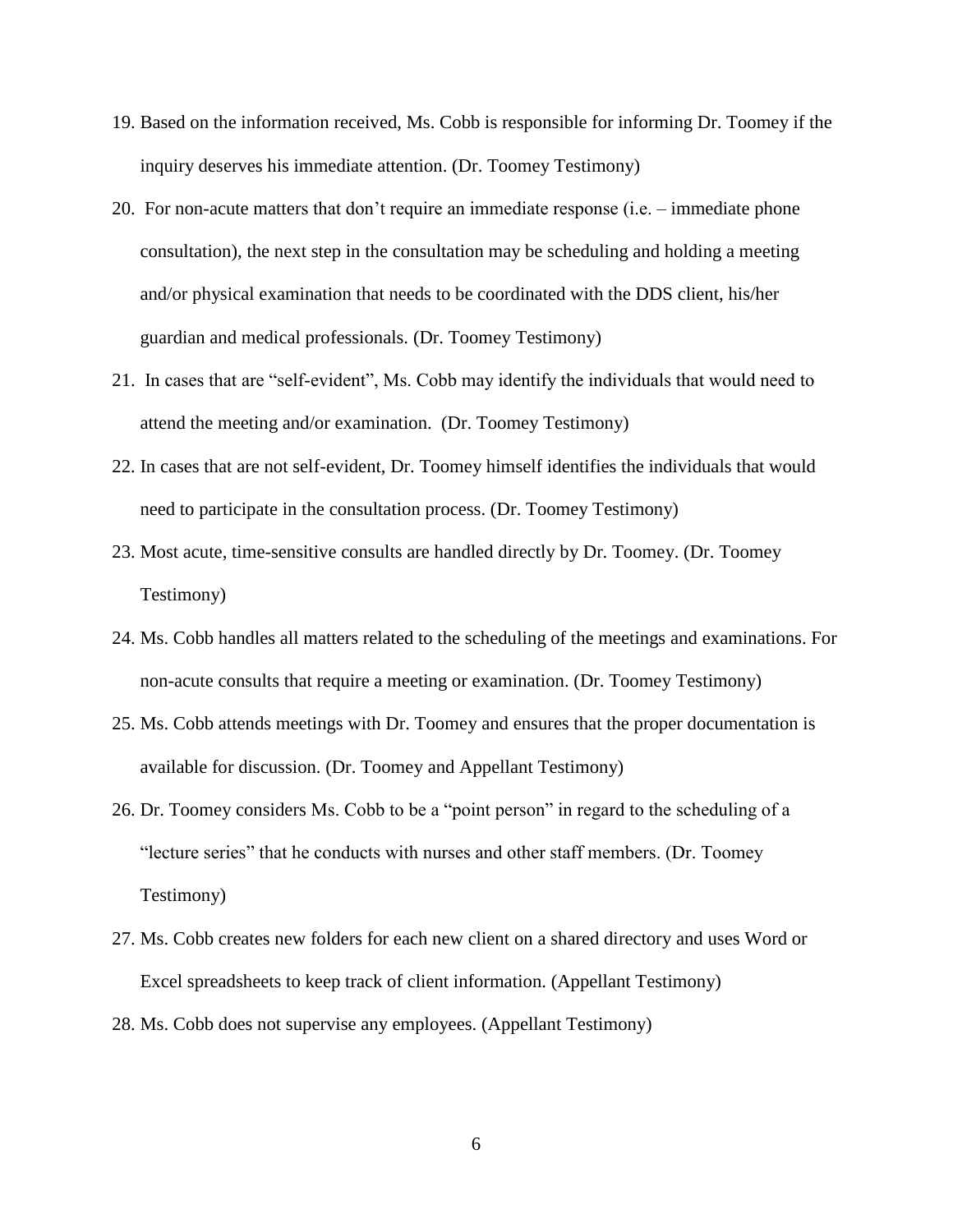- 29. At some point, Dr. Toomey and Ms. Cobb reviewed the job specifications for PC II, including the five (5) level-distinguishing duties of a PC II. (Dr. Toomey Testimony)
- 30. Dr. Toomey concluded that Ms. Cobb provides "on-the-job-training and orientation for employees" based on the work that Ms. Cobb does to orient employees of organizations calling to inquire about the consult process. (Dr. Toomey Testimony)
- 31. Dr. Toomey concluded that Ms. Cobb "develops and implements procedures and guidelines to accomplish assigned agency program objectives and goals" due to the role that Ms. Cobb played in helping establish how clients interact with the program. (Dr. Toomey Testimony)
- 32. Dr. Toomey concluded that much of what Ms. Cobb does is to "review reports, memoranda, etc. for completeness, accuracy and content." (Dr. Toomey Testimony)
- 33. Dr. Toomey was not able to identify any instances in which Ms. Cobb consulted with management staff and other agency personnel in order to determine program requirements and availability of resources and to develop the criteria and standards for program evaluation. (Dr. Toomey Testimony)
- 34. Dr. Toomey concluded that Ms. Cobb's development of a form used to help with facilitating the consults constituted "evaluating program activities in order to determine progress and effectiveness and to make recommendations concerning changes as needed." (Dr. Toomey Testimony)

#### *Legal Standard*

"Any manager or employee of the commonwealth objecting to any provision of the classification affecting his office or position may appeal in writing to the personnel administrator and shall be entitled to a hearing upon such appeal . . . . Any manager or employee or group of employees further aggrieved after appeal to the personnel administrator may appeal to the civil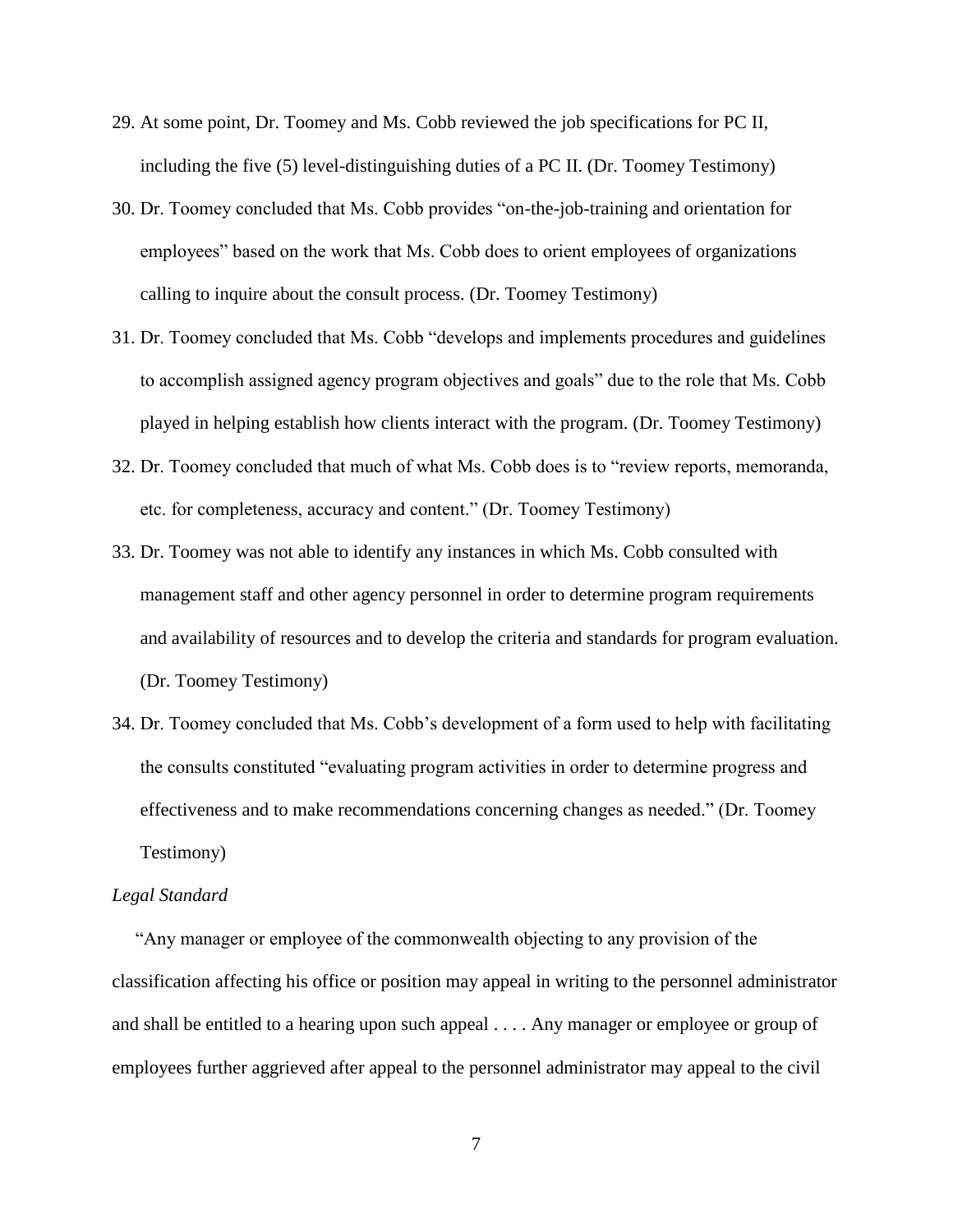service commission. Said commission shall hear all appeals as if said appeals were originally entered before it." M.G.L. c. 30, § 49.

 Ms. Cobb must show that he is improperly classified and to do so, she must show that she performs the distinguishing duties of the PC II title more than 50% of the time. See Gaffey v. Dept. of Revenue, C-11-126 (July 18, 2011); see also Bhandari v. Exec. Office of Admin. and Finance, 28 MCSR 9 (2015) (finding that "in order to justify a reclassification, an employee must establish that he is performing duties encompassed within the higher level position the majority of the time….").

#### *Analysis*

 Based on a careful review of the evidence, including the credible testimony of the witnesses, I have concluded that Ms. Cobb's duties and responsibilities fall squarely within the Office Support Specialist Series as she performs important administrative support for the Consult program, including preparing and analyzing correspondence, reports and other materials as needed; arranges meetings with internal and external contacts; responds to inquiries, and assisting in various office programs and performs related work as required. Based on the evidence, it is clear that Dr. Toomey is the coordinator of the Consult program and that he relies on the vital administrative support provided by Ms. Cobb.

 While Ms. Cobb does assist prospective clients by providing them with information about the Consult program, this does not constitute "on-the-job training and orientation" included in the level distinguishing duties of a Program Coordinator II. The assistance that Ms. Cobb provides in developing checklists to assist with the Consult process is also among the duties expected of an OSS and is not the type of development and implementation of procedures and guidelines that is consistent with the Program Coordinator series. While Ms. Cobb does review reports and